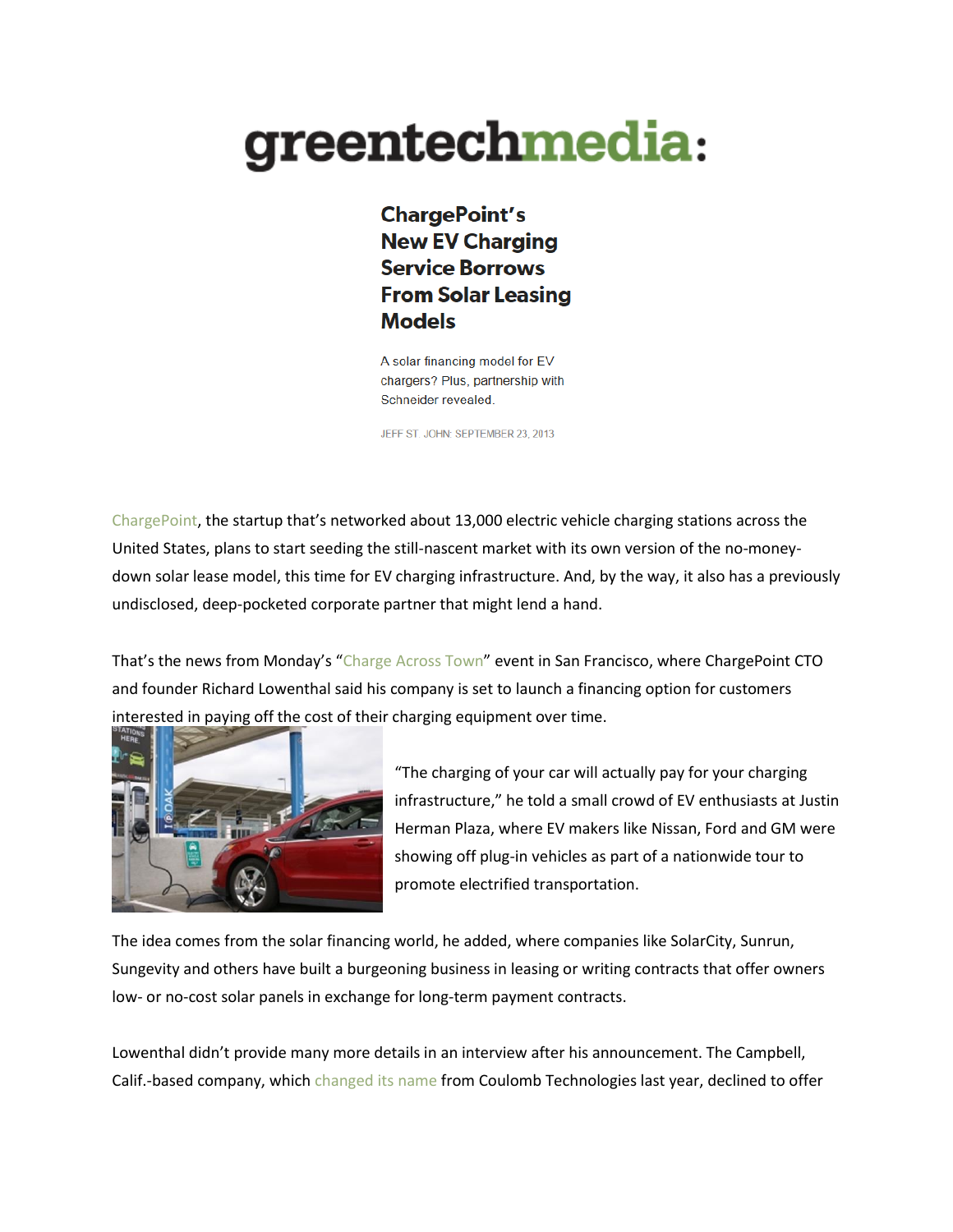more details in follow-up calls Monday, including information about financing or infrastructure partners it's working with.

ChargePoint also didn't clarify whether its financing program would apply to individual residential installations, which can run in the \$2,000 range and up for simple, Level 1 slow-chargers that require up to eight hours to replenish a typical EV battery, or for larger-scale commercial installations that could include many installations of more expensive, higher-voltage Level 2 chargers capable of cutting charge times down to a matter of a few hours -- or perhaps both.

Still, it's noteworthy that one big EV charging equipment manufacturer also at Monday's event affirmed that it has been working with ChargePoint behind the scenes for some time. That's Schneider Electric, the French power equipment and grid giant.

Mike Calise, director of electric vehicles for Schneider Electric's North American operations, said during the event with San Francisco Mayor Ed Lee that ChargePoint is one of Schneider's "innovation partners," and told me after the event that Schneider and ChargePoint have been working together for a year or more.

EV Charging Hardware, Software, Networks, and Market Share

Specifically, Calise said that some of [Schneider's](http://www.schneider-electric.com/sites/corporate/en/products-services/product-launch/electric-vehicle/evlink-ev-charging-station.page) EVLink charging stations are using ChargePoint's technology to provide a "robust, secure network" for managing the relationship between drivers and charging station owners. That's the same kind of work that ChargePoint has been doing with a number of EV charging device makers, including Eaton, Fuji Electric, Leviton and Siemens -- but tha[t list](http://www.chargepoint.com/ecosystem-partners.php) on [ChargePoint's](http://www.chargepoint.com/ecosystem-partners.php) website doesn't yet include Schneider.

UPDATE: Schneider has specifically started working with ChargePoint on a cloud-based service that allows EV drivers to charge up at EVLink stations in Nevada and California. Customers include Caesers Entertainment, which installed eight stations at Harrah's Reno and another eight stations located at its Lake Tahoe properties, and a partnership with Toyota, City CarShare, Oracle, Kaiser, and other tenants of the Hacienda Business Park in Pleasanton, Calif. that allows employees to take public transportation to work, then drive rental EVs from the office.

Because ChargePoint makes its own EV charging systems, it's in some ways a direct competitor to all of these other manufacturers of chargers. But as a startup competing with deep-pocketed corporate giants, ChargePoint hasn't tied its future to becoming a hardware supplier -- even as it has taken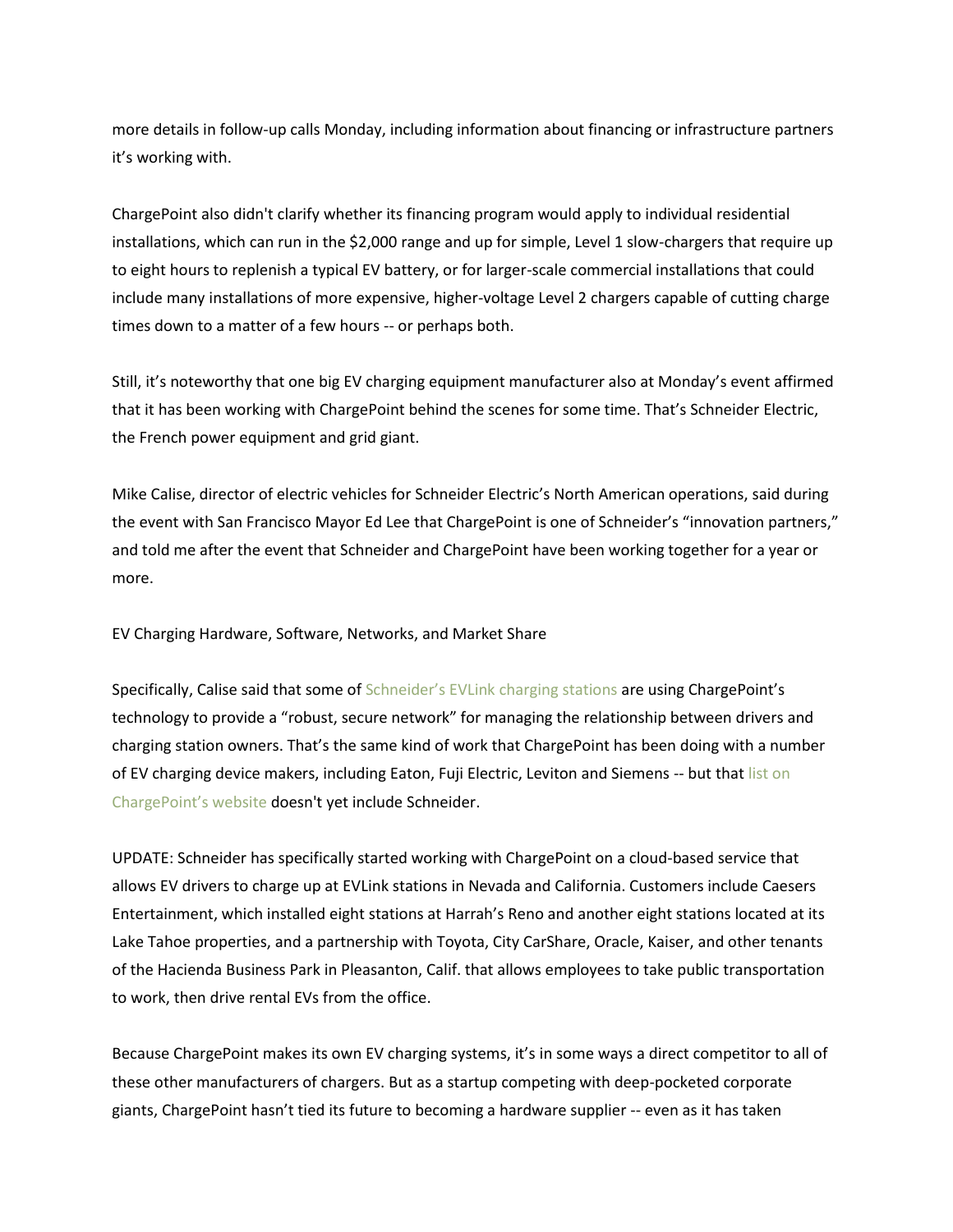advantage of \$15 million from the Department of Energy and \$3.4 million from the California Energy Commission to deploy about 4,600 of its [chargers](http://www.greentechmedia.com/articles/read/3-years-and-4600-electric-car-charging-points-later) in California and across the United States.

Instead, it has focused on the underlying network and [cloud-based](http://www.greentechmedia.com/articles/read/coulomb-raises-47.5m-to-rev-up-plug-in-charging-network) software for managing the interaction between EV drivers and charging infrastructure owners. That, in turn, is meant to establish ChargePoint as a trusted intermediary between the small but growing number of plug-in vehicle owners and the myriad parties that might want to install chargers to support those drivers, whether they're retail centers, airport parking lot operators or corporate fleet owners.

"People sometimes accuse me of having a six-year-old company in a two-year-old market," Lowenthal joked to Monday's crowd, referencing the fact that [mass-production](http://www.usatoday.com/story/money/cars/2013/05/01/chevrolet-volt-nissan-leaf-tesla-sales/2127371/) plug-in vehicles such as the Chevy Volt, the Nissan Leaf and the Tesla Model S have come onto the market years after [Coulomb's](http://www.chargepoint.com/about-management.php) 2007 [founding.](http://www.chargepoint.com/about-management.php)

Since then, the startup has raised just more than \$80 million in four disclosed rounds of investment. Investors include VCs such as Braemar Energy Ventures, Kleiner Perkins Caufield & Byers, Rho Ventures, Voyager Capital, Harbor Pacific Capital Partners and Hartford Ventures, as well as potential [strategic](http://www.greentechmedia.com/articles/read/coulomb-raises-47.5m-to-rev-up-plug-in-charging-network) [investors](http://www.greentechmedia.com/articles/read/coulomb-raises-47.5m-to-rev-up-plug-in-charging-network) such as Toyota Tsusho, Siemens Venture Capital, LS Cable and LS [Industrial](http://www.greentechmedia.com/articles/read/coulomb-raises-15m-in-3rd-round-funding/%20.) Systems. (Another, undisclosed investment came from BMW i Ventures in [mid-2012.](http://green.autoblog.com/2012/07/24/bmw-i-ventures-invests-in-coulomb-chargepoint-4-0-coming-soon/))

While that's a healthy amount of funding, it's almost certainly not enough to bankroll a customer financing program on its own, meaning that ChargePoint can be expected to have some deep-pocketed partners to announce when it unveils its financing plan next week.

If You Build (or Finance) the Infrastructure, Will the EVs Come?

It's also unclear how ChargePoint's financing program intends to create a steady and predictable income stream from an uncertain future number of EV drivers parking and plugging in to charge. Solar power financing, on the other hand, can at least reliably forecast the power output of solar panels for years in the future -- although it's much harder to predict [long-term](http://www.greentechmedia.com/articles/read/ab-327-the-dark-side-for-california-solar) trends in electricity bills, solar incentives and other variables that affect those contracts.

This also underscores the broader uncertainty surrounding how many plug-in vehicles will come onto the market in the coming years to support the public charging stations being deployed by ChargePoint and other companies. Earlier this month, Siemens [announced](http://www.greentechmedia.com/articles/read/siemens-ditches-public-ev-charging-business) it was exiting the public charging station business, citing slower-than-expected growth in plug-in vehicle sales to support it.